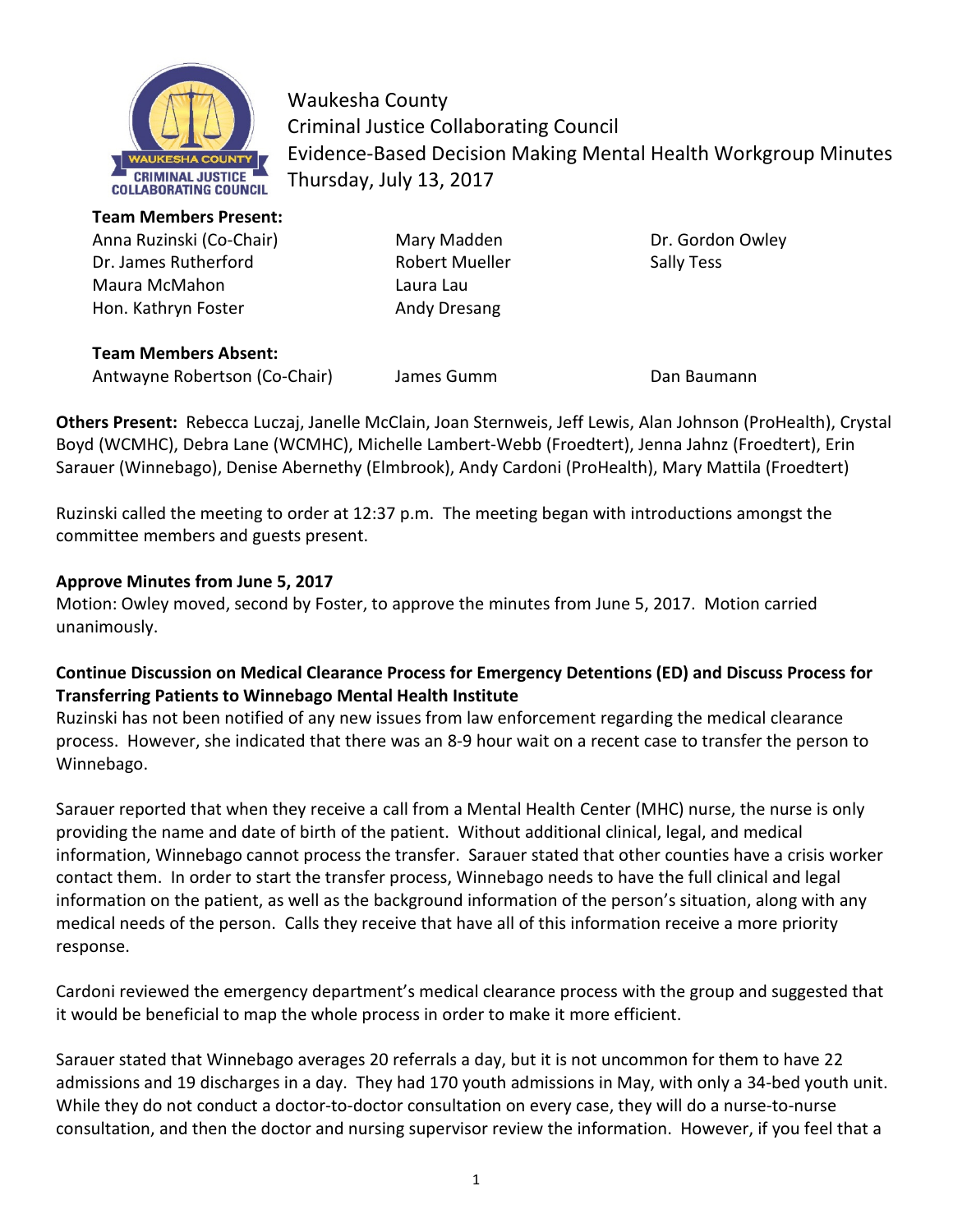case requires a doctors input right away, you can request a doctor-to-doctor consultation, or request to speak with a higher-level staff member, such as Sarauer. Medical information is then faxed to Winnebago.

Abernethy stated that ER doctors know very little about what Winnebago's medical capabilities are. Mueller encouraged the ER doctors to tour Winnebago. Abernethy asked Sarauer if she could send a list of what Winnebago can/cannot do medically. Sarauer stated she will, and then added that they cannot do IV's, dialysis, ports, or detox. Sarauer reiterated that Winnebago is not a licensed detox facility. They cannot accept a voluntary patient, protective placement, or a 3-Party Petition for alcohol.

Luczaj distributed and Sarauer reviewed a document titled "Preadmission Screening Assessment" that contains all of the information Winnebago needs for admission to the facility.

Waukesha County crisis workers are only determining if the person should be emergency-detained. Once an ED is made, crisis workers are not able to undo it. They do not determine where the patient should be referred for treatment. Mueller stated that it would be helpful to know early in the process if the MHC is at capacity.

Waukesha County will update the one-page plan that is sent to the facility the patient is going to, to include the information that Winnebago needs for admission.

Abernethy commented that there seem to be many inappropriate Chapter 51's on overdoses and she is concerned that people will stop calling 9-1-1 if they think they will be emergency-detained. Ruzinski responded that someone who uses illegal drugs so negligently needs a crisis assessment. Abernethy would like to see data on whether forced treatment is effective. Cardoni stated that they are seeing 3-4 people per day who have been revived with Narcan. Mueller suggested that this would be good data to have from the hospitals.

Sarauer stated that Winnebago cannot accept patients unless they are under .10 BAC. She commented that it would be helpful if crisis workers could reassess a patient after they sober up because Winnebago is noticing that people who make suicidal statements or gestures while under the influence of drugs or alcohol are not necessarily remembering it later in the day when they are sober.

Lau left at 2:03 p.m. and Foster left at 2:07 p.m.

#### **Update on Security Access to Epic for Mental Health Center Staff**

Robertson has been in contact with ProHealth and Waukesha County has been approved for 10 users in Epic for read-only access, which will include the ability to print. It will be beneficial for staff to have access to Care Everywhere, which is part of the Epic system.

#### **Discuss Storage and Disposal Protocol for Contraband/Drugs**

This agenda item has been tabled until the next quarterly doctors' meeting.

#### **Review and Discuss Recent Crisis Services Statistics**

Owley distributed and reviewed the most recent crisis services statistics.

#### **Discuss Agenda Items for Next Meeting**

McClain will send a Doodle survey in order to schedule the next meeting when NIC Consultant, Mimi Carter, is in town on August 7 or 8, 2017.